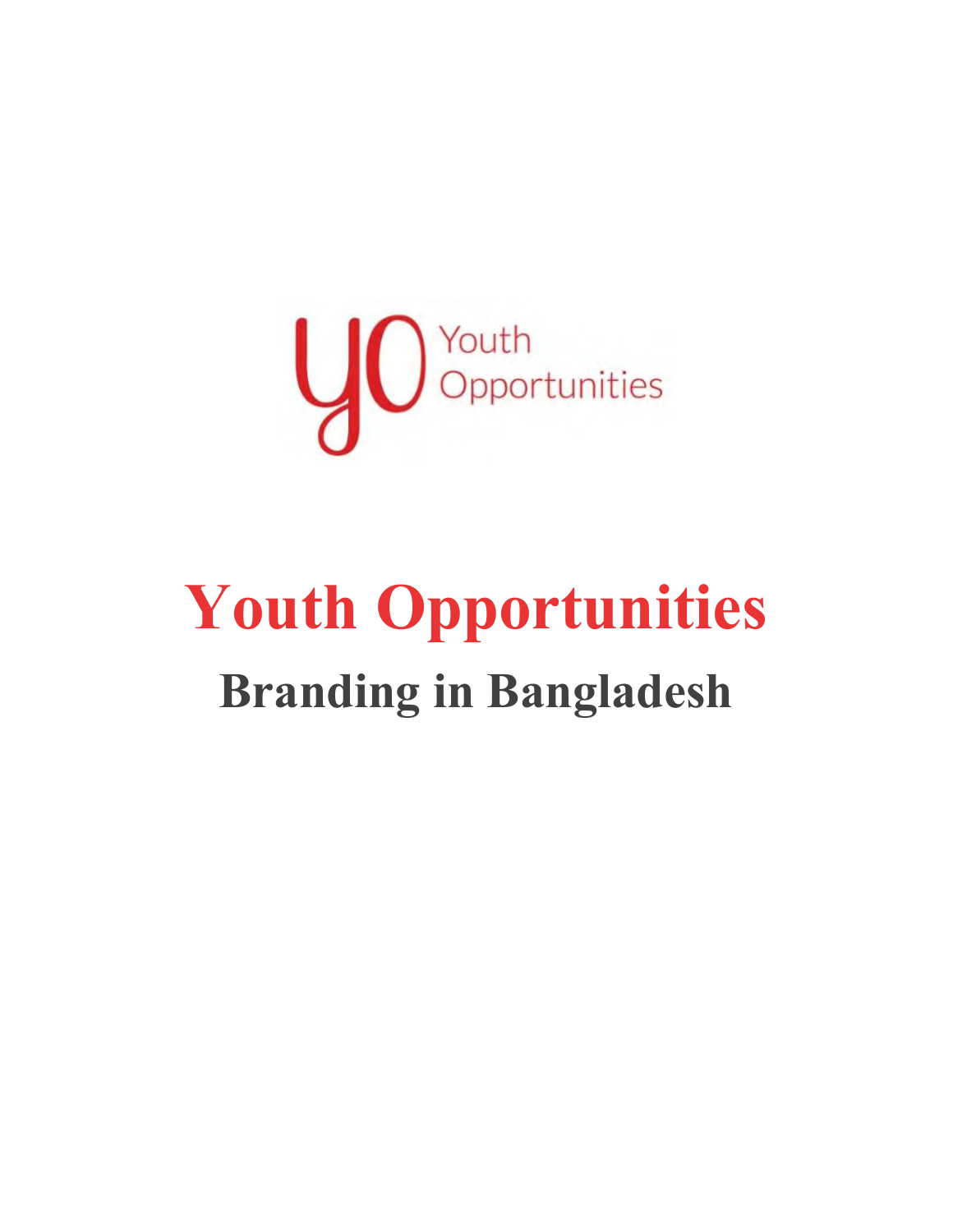

# **Internship Report on**

# **Youth Opportunities: Branding in Bangladesh**

**Supervisor:** 

Ms. Rahma Akhter Lecturer BRAC Business School BRAC University

> **Prepared by:**  Atif Ahmed ID: 13204051

Date of submission: 04.12.17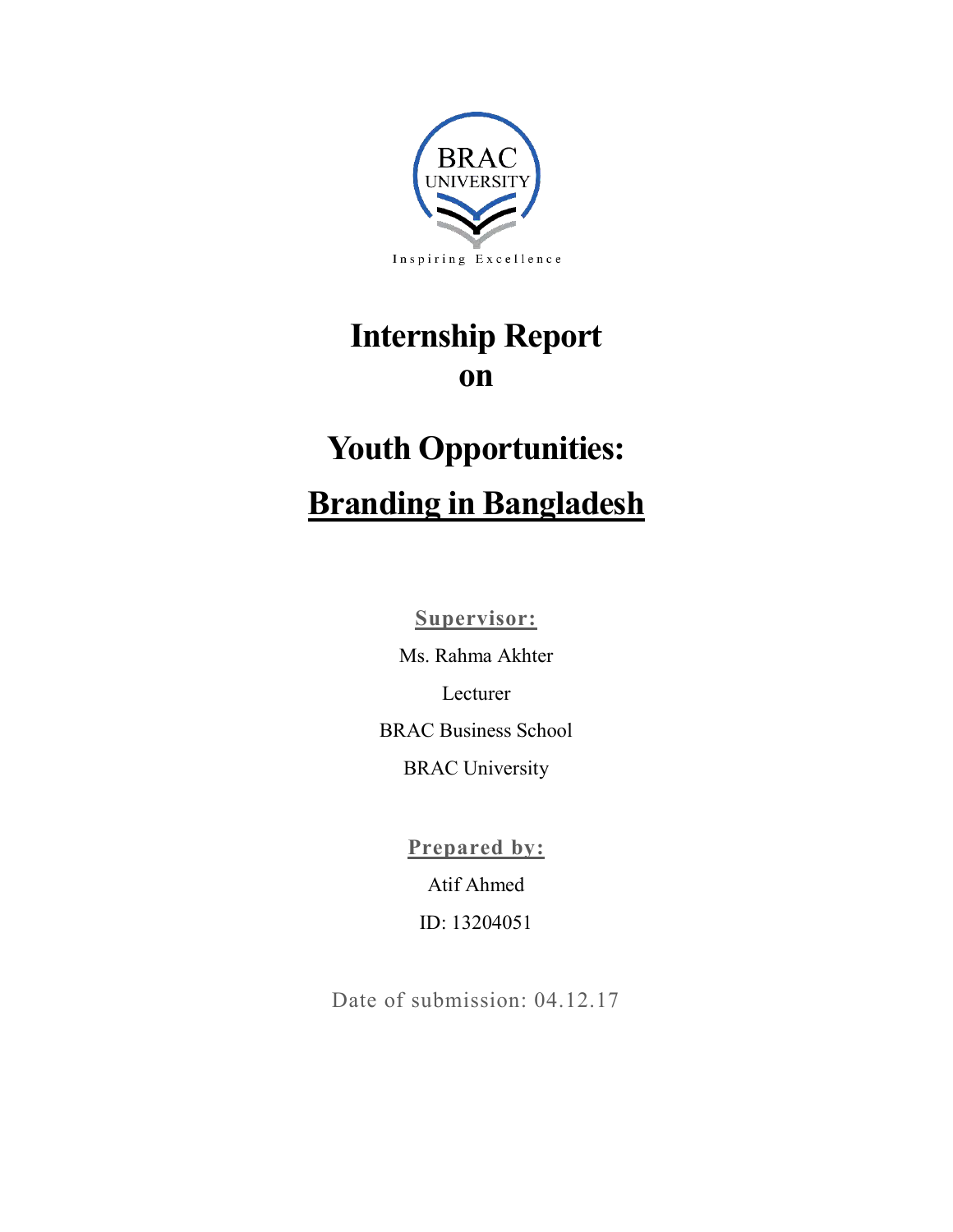#### **Letter of Transmittal**

4th December, 2017

Ms. Rahma Akhter Lecturer BRAC Business School BRAC University

#### **Subject: Submission of Internship Report.**

Dear Ma'am,

I would like to take the opportunity to thank you for your guidance and support you have provided me during the course of this report. Without your help the report would have been impossible to complete. With deep gratitude, I would like to acknowledge the help provided by Mr. Osama Bin Noor, Co-Founder, Youth Opportunities for providing utmost supervision during my period of internship in the organization.

To prepare this report I have collected what I believe to be the most relevant information to make my report as analytical and reliable as possible. I have concentrated my best effort to achieve the objectives of the report and hope that my endeavor will serve the purpose. The practical knowledge and experience gathered during my report preparation will immeasurably help in my future professional life.

I would really be grateful if you enlighten me with your thoughts and views regarding the report. Also, if you wish to enquire about an aspect of my report, I would gladly answer your queries. Thank you again for your support and patience.

Yours Sincerely,

------------------

**Atif Ahmed**  ID: 13204051 BRAC Business School BRAC University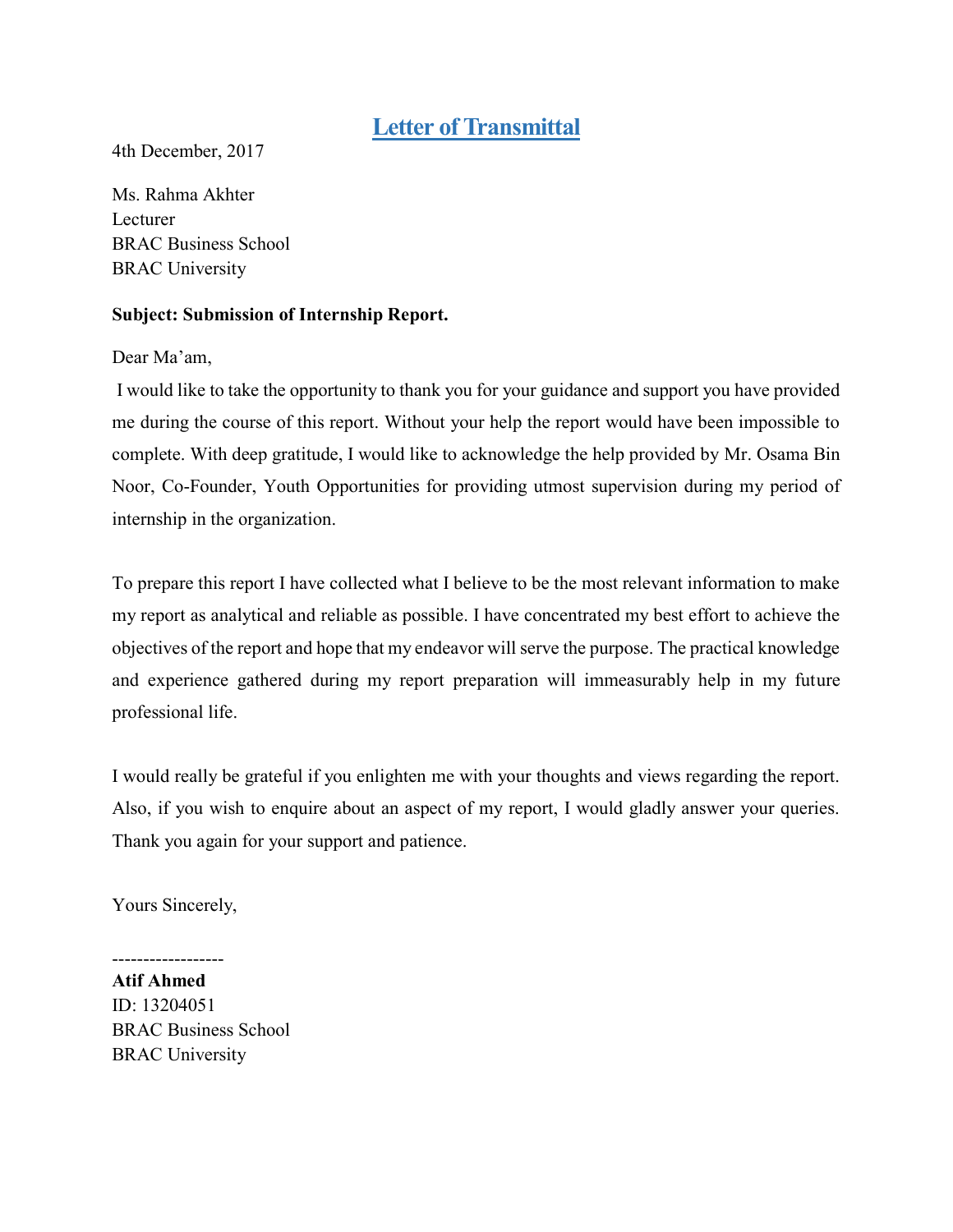#### **Acknowledgements**

I would like to express my profound gratitude to all those who have been instrumental in the preparation of this internship report. I wish to place on records, my deep gratitude for the support, direction, and supervision in every aspect from, Youth Opportunities officials, my faculty, and friends.

I would like to express my deep sense of thankfulness to my organizational supervisor of this Internship Program, Osama Bin Noor, Co-Founder, Youth Opportunities for his enormous help and endless support throughout the internship period. To get accustomed with the nature of a very dissimilar industry was quite a challenge for me; without his guidance, it would not have been possible for me to continue and then end up with a successful internship.

I would also like to show my utmost gratitude to all the officials of Youth Opportunities; especially the teams that I have worked in and all the others teams in the organization. I would like to mention the name of Mr. Makshud Manik (Co-Founder, Youth Opportunities) for facilitating me with all the internal information that helped me to prepare the company overview; the information that I as an intern had no access to. I cannot but mention Ms. Maliha Iqbal (Head of Partnerships, Youth Opportunities) with utter thankfulness for providing me with the previous internal research reports that helped me to design my own study and then analyzing it. Additionally, I would also like to thank all the employees who helped me to develop my skills and provide me necessary information during my internship.

Finally, and most importantly, I would like to concede the guidance of Ms. Rahma Akhter, Lecturer, BRAC Business School, BRAC University, for her expert advice and help in preparing this report.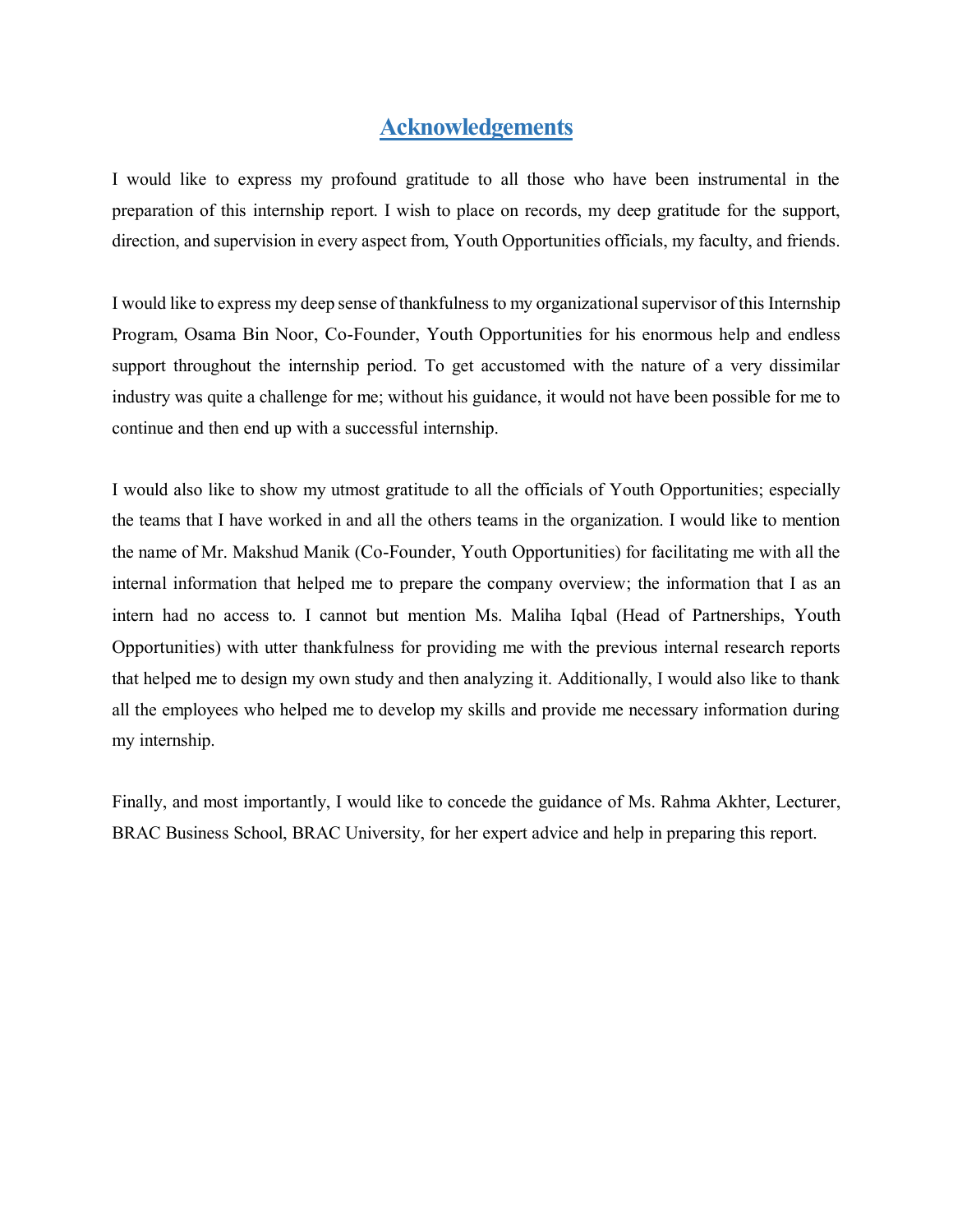#### **Executive Summary**

Youth Opportunities is the world's largest opportunity providing platform with a very unique proposition. Since its inception in 2012, it has not only help the global youth with sharing different opportunities but also created a bridge between the opportunity provider and the opportunity seeker. Being a startup company the employees of the organization have been playing a vital role and the company also values its people the most. By working in the Operation and Marketing Departments I have come across the whole branding process, project preparation and overall marketing strategies of the department at the Youth Opportunities.

The title of the report is "Youth Opportunities: Branding in Bangladesh". The report is mostly based on secondary data analysis along with a few primary data collected through different focus group discussions. In the overall report I have tried to focus mainly on how Youth Opportunities plans to penetrate the Bangladeshi market despite having a huge market share globally.

This report is a detailed representation of all the mentioned topics and contains a preliminary discussion about Youth Opportunities. This company is the market leader among all the other opportunity providing platform globally. In the overview part the company details are described. In the later part, I tried to make an analysis of the branding strategies of Youth Opportunities in Bangladesh.

Finally, I have tried to give some recommendations from my learning that I have got from my day to day job at Youth Opportunities and from my university lectures as well.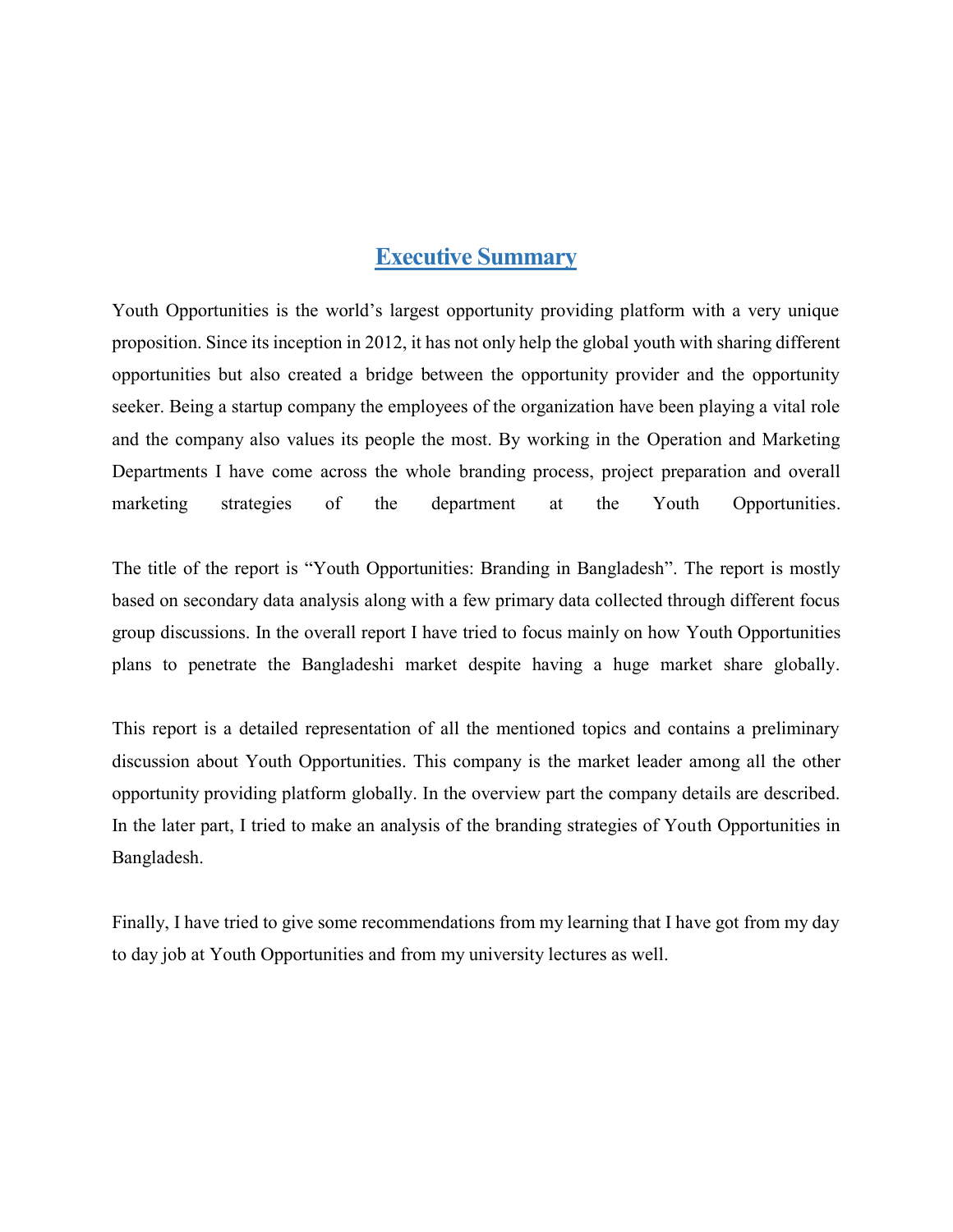# **Table of Contents**

| 1. |
|----|
| 2. |
| 3. |
| 4. |
| 5. |
| 6. |
|    |
|    |
|    |
|    |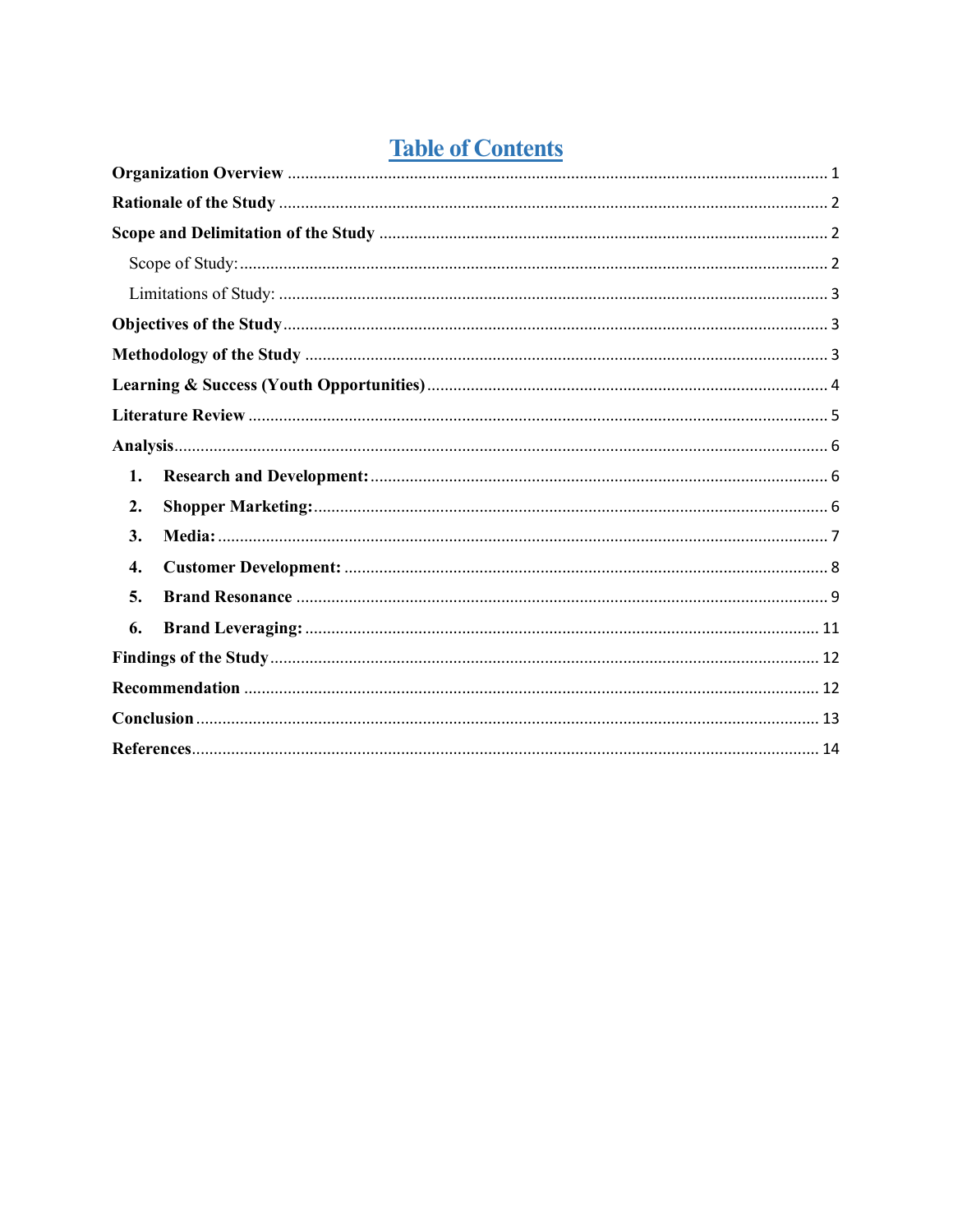

# **Organization Overview**

<span id="page-6-0"></span>Youth Opportunities (YO) is an award-winning international initiative that started its journey out of Bangladesh. Youth Opportunities is the largest global opportunity discovery platform which provides equal, free and easy access to unlimited opportunities to young people from all across the world. Since 2012, YO has connected thousands of young people from more than 232 countries with different international opportunities ranging from scholarships, conference, workshops, internships etc.

For its value additive contribution, Youth Opportunities has been awarded with the Queen's Young Leaders Award and was selected as one of the aspiring social enterprise in Asia by Forbes Magazine. Recently, Youth Opportunities has received the National Mobile Application Award from the ICT Division of Government of Bangladesh.

Recently, Youth Opportunities have launched its local platforms in Bangladesh and Indonesia to cater to the need of the Bangladeshi and the Indonesian youth in finding and pursuing national and international opportunities. For its value additive contribution to youth development, Youth Opportunities has received some prestigious awards and recognition globally and nationally which has been mentioned before.

Despite access to unlimited opportunities, often it is seen that many youth struggle to make the most out of every opportunity which leads to frustration and disappointments. One of the reasons is the lack of preparation and guidance in pursuing the opportunities. Thus, it is important to build necessary capacity so that opportunities can be transformed in successes.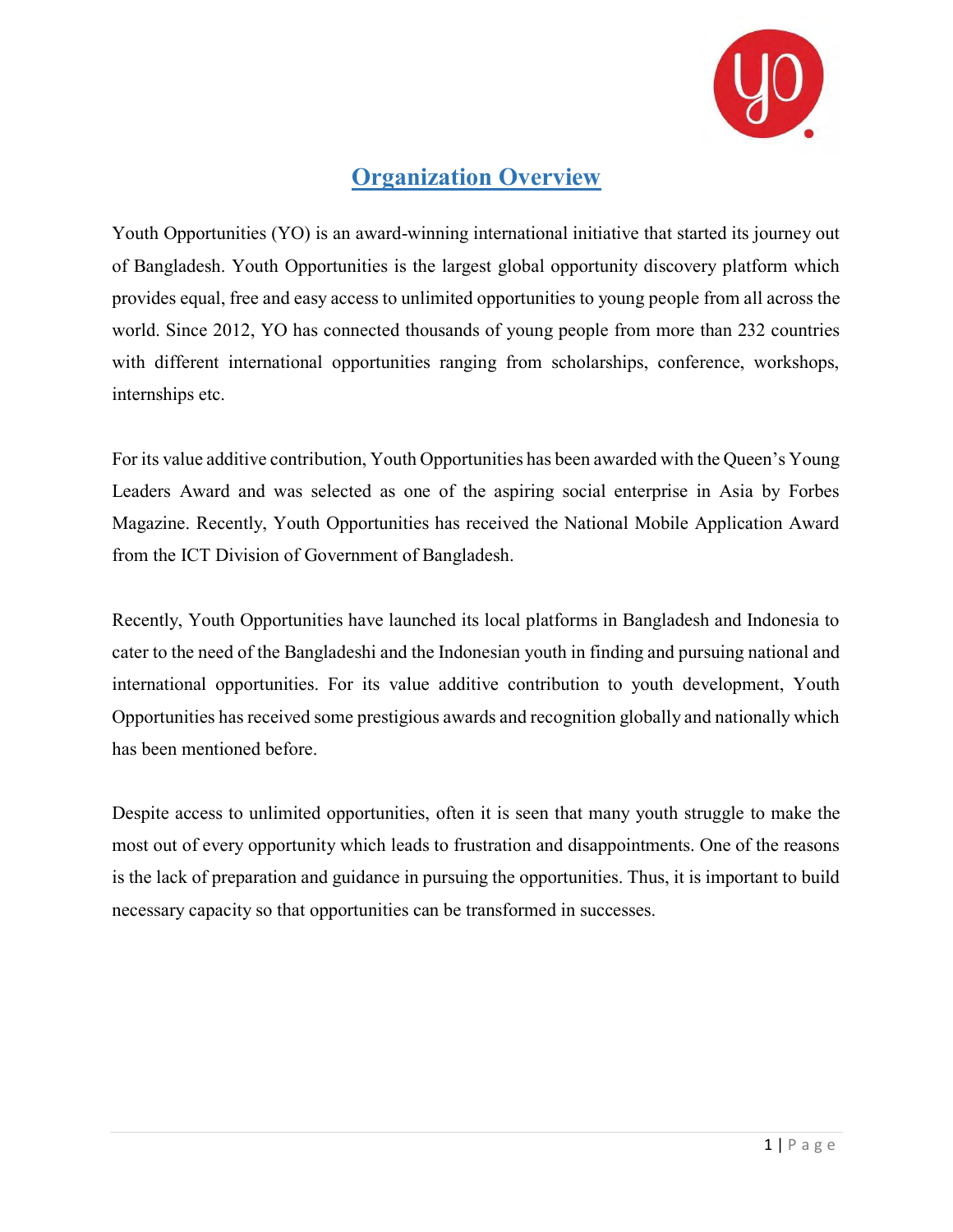

# **Rationale of the Study**

<span id="page-7-0"></span>Through Youth Opportunities, young people from all over the world can get free access to 10 different categories of opportunities which include: Scholarship, Conference, Award, Grant, Exchange Program, Internship, Workshop, volunteer service etc. for their personal and professional development. Besides, youth from all over the world are also assisted to pursue their higher education and passion to be successful in their endeavor.

Youth Opportunities has already been recognized and has a great exposure globally. However, being a Bangladeshi Startup Youth Opportunities has not been efficacious enough to reach the Bangladeshi youth with a satisfactory rate.

Keeping this in mind, Youth Opportunities has decided to increase their brand awareness all over the country through difference promotional and activation programs. Being a brand management student, I have got the scope to use my theoretical and practical knowledge in these programs.

# **Scope and Delimitation of the Study**

#### <span id="page-7-2"></span><span id="page-7-1"></span>Scope of Study:

It is an abundant opportunity for me to be a part of Youth Opportunities.

- This report is about the branding strategies of Youth Opportunities to penetrate the Bangladesh market. It has been a great chance for me to know and implement the branding activities of Youth Opportunities.
- By focusing on different branding activities, it can be understood regarding branding activities of Youth Opportunities.
- Chance of learning the basics of Branding through ICT and Social Media.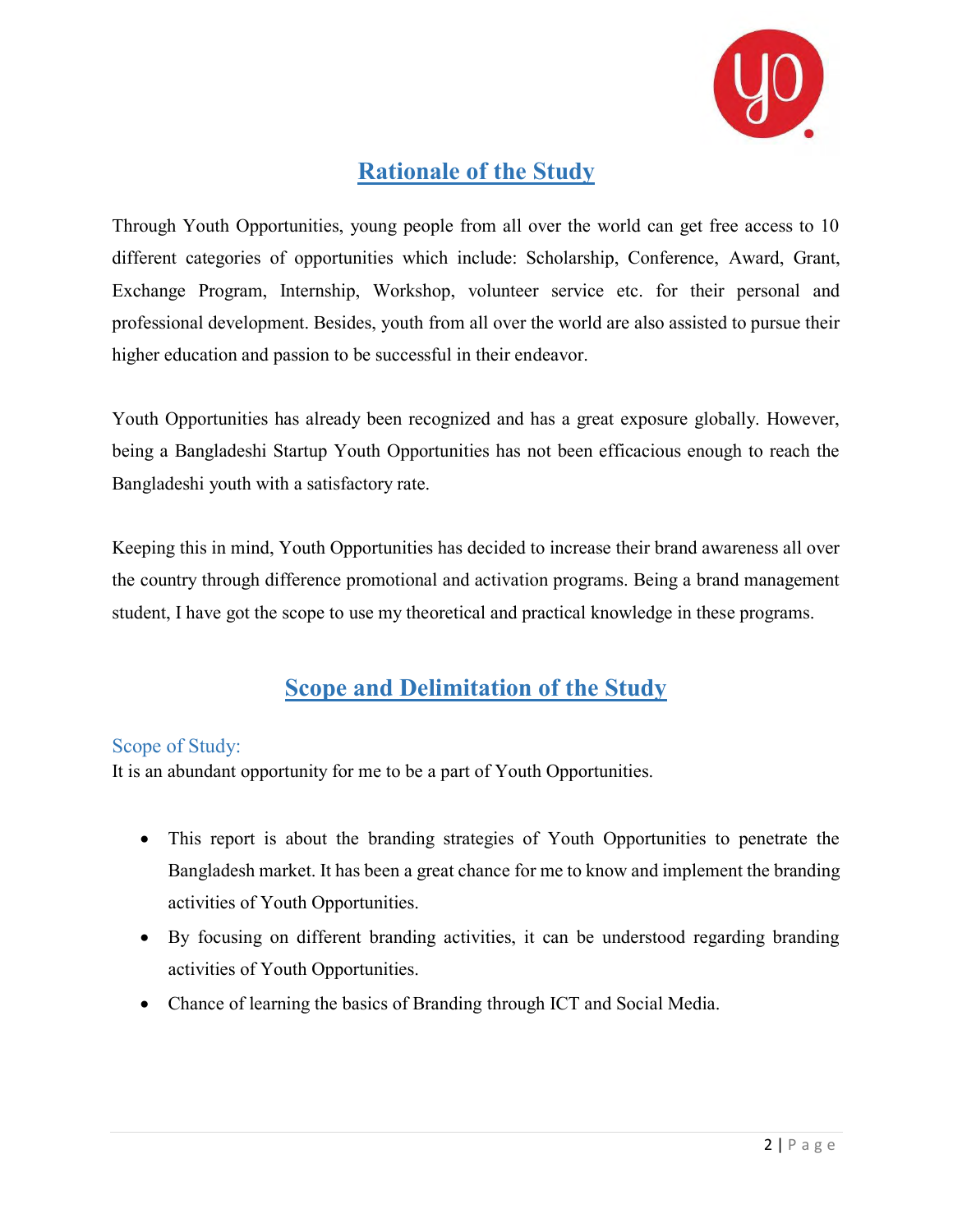

#### <span id="page-8-0"></span>Limitations of Study:

- Confidential information were not shared.
- Insufficient primary data.
- Bangladeshi culture are not accustomed to the practice of availing international opportunities.
- <span id="page-8-1"></span>• Inadequate experience.

# **Objectives of the Study**

Youth Opportunities has taken some imperative steps to increase the brand awareness among the Bangladeshi youth.

**I. Broad Objective:** Increase brand awareness among the Bangladeshi youth.

#### **II. Specific Objectives:**

- a. Involve with the school, college and university students through collaborative program.
- b. Partnership with the government and private organizations.

#### **Methodology of the Study**

<span id="page-8-2"></span>The data has been collected mostly through secondary research. However, some primary data has been collected through different focus group discussions and personal observation.

Different journals and articles has been used to take references to connect the theory with the implications which has been cited properly and given the reference. Moreover, different cases has been considered while preparing the report which I learned through my brand management course from my honorable teacher Dr. Mohammad Tareque Aziz Sir.

In terms of primary data, the internal database of Youth Opportunities has helped to gather their information. Moreover, the FGD's has been taken a consideration as well to quote and take reference to.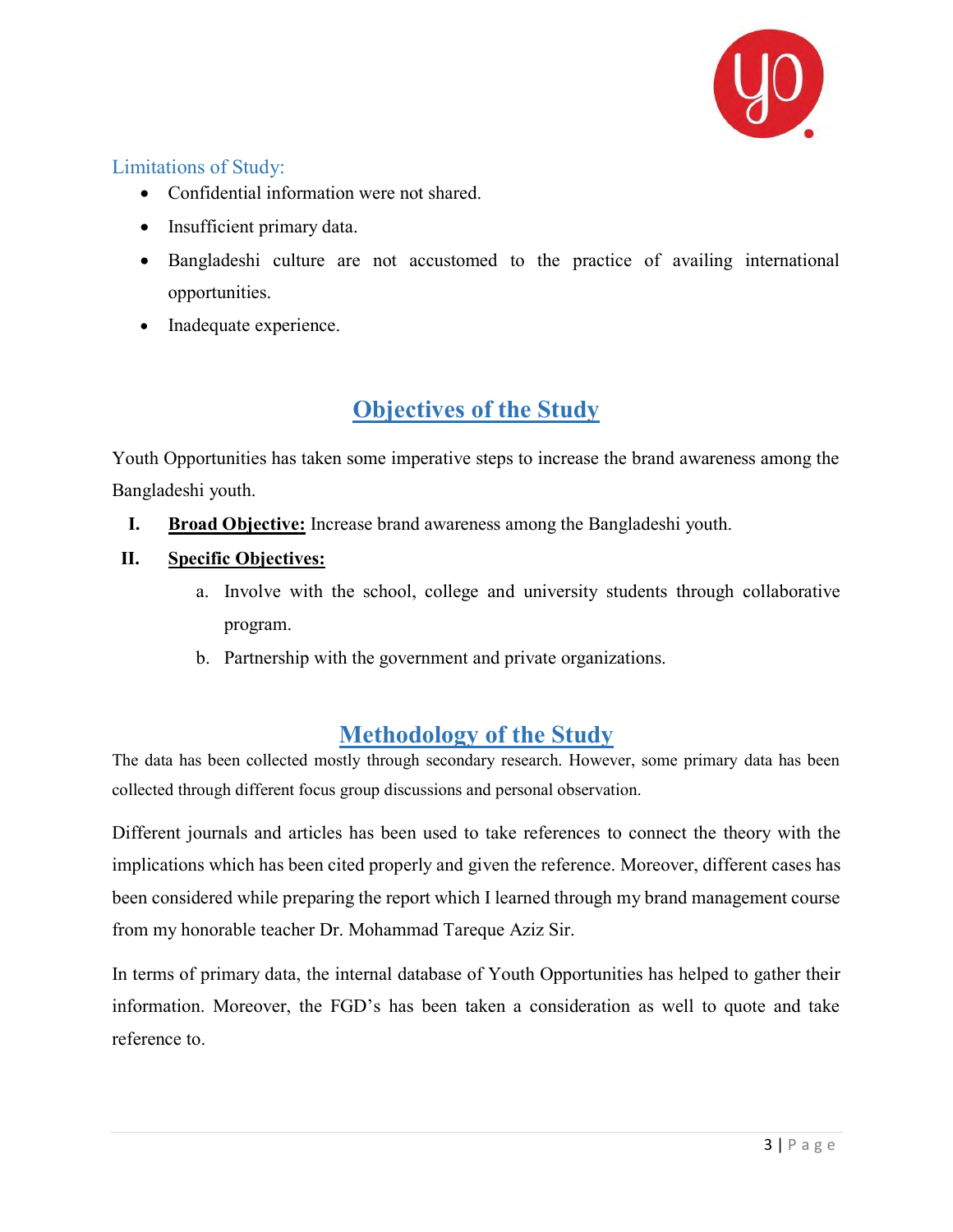

# **Learning & Success (Youth Opportunities)**

<span id="page-9-0"></span>It has been a great opportunity for to work in such an organization where I have been able not only to practice my theoretical learning but also have the opportunity to experiment with different branding strategies. Below are some of the key learning I got from Youth Opportunities.

- 1. Experiment on customer development and retention.
- 2. Opportunity to work closely with the professional relationship team and finalize the deals.
- 3. Learned basic social media marketing (Facebook, Twitter & Instagram)
- 4. Opportunity to work closely with the corporate partnership team.
- 5. Prepared project proposal including thorough budget.

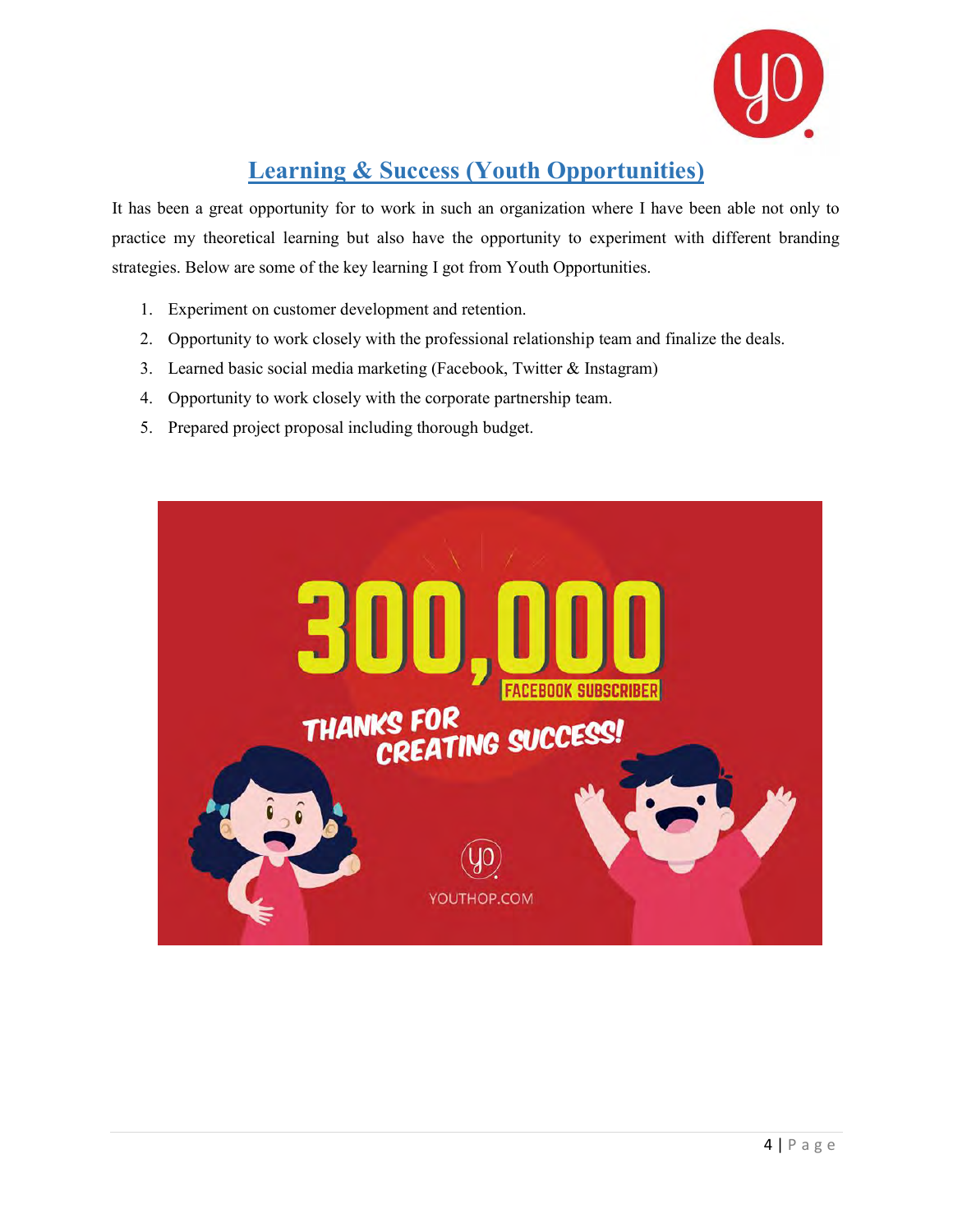

### **Literature Review**

<span id="page-10-0"></span>In this report, I have used several brand management theories with the help of some published journal articles. Youth Opportunities is leveraging themselves through the ICT Division of Bangladesh Government because they believe that "Brand leveraging is an important form of new product introduction because it provides consumers with a sense of familiarity by carrying positive brand characteristics and attitudes into a new product category. Instant recognition of the brand is established, and consumers with a favorable brand opinion likely will try a new product they perceive to have a similar quality level and attributes as their original favorite. Additionally, because the products are in different categories, they will not compete for market share – the crux of a successful branding strategy." (Giddens, 2010). Moreover, in terms of leveraging the important points while leveraging needs to be considered as Bristol stated "Emergent attributes represent potential leverage points because they are unique to the combination of the brand and extension product category and thus to the brand within the new product category." (Bristol, 2002)

Though, according to Keller "The value of a brand is defined by its equity, which is "the differential effect of brand knowledge on customer response to the marketing of the brand" (Keller, 1993, p. 2). Moreover, in order to create a new reputation to the customer YO has to be invest in different places and as Bresciani, Eppler stated "In particular, symbolic activities, investments in human capital and social capital help to build generalized reputation, whereas investments in product quality and building close relationships with customers lead to create local reputation" (Bresciani and Eppler, 2010). While preparing those, it has to be remembered that overall branding is a quite serious issue. It can take a company to the top, and at the same time, it can bring the company down to the ground with a mistake. "Branding is part art and part science. It is serious business. Make too many mistakes and you may not get another chance  $\pm$  your customers may not forgive you, and your organization may not either. Proceed with caution, but do proceed. There is no excuse for not branding; failure to build a brand can result in extinction." (Bergstrom, 2000)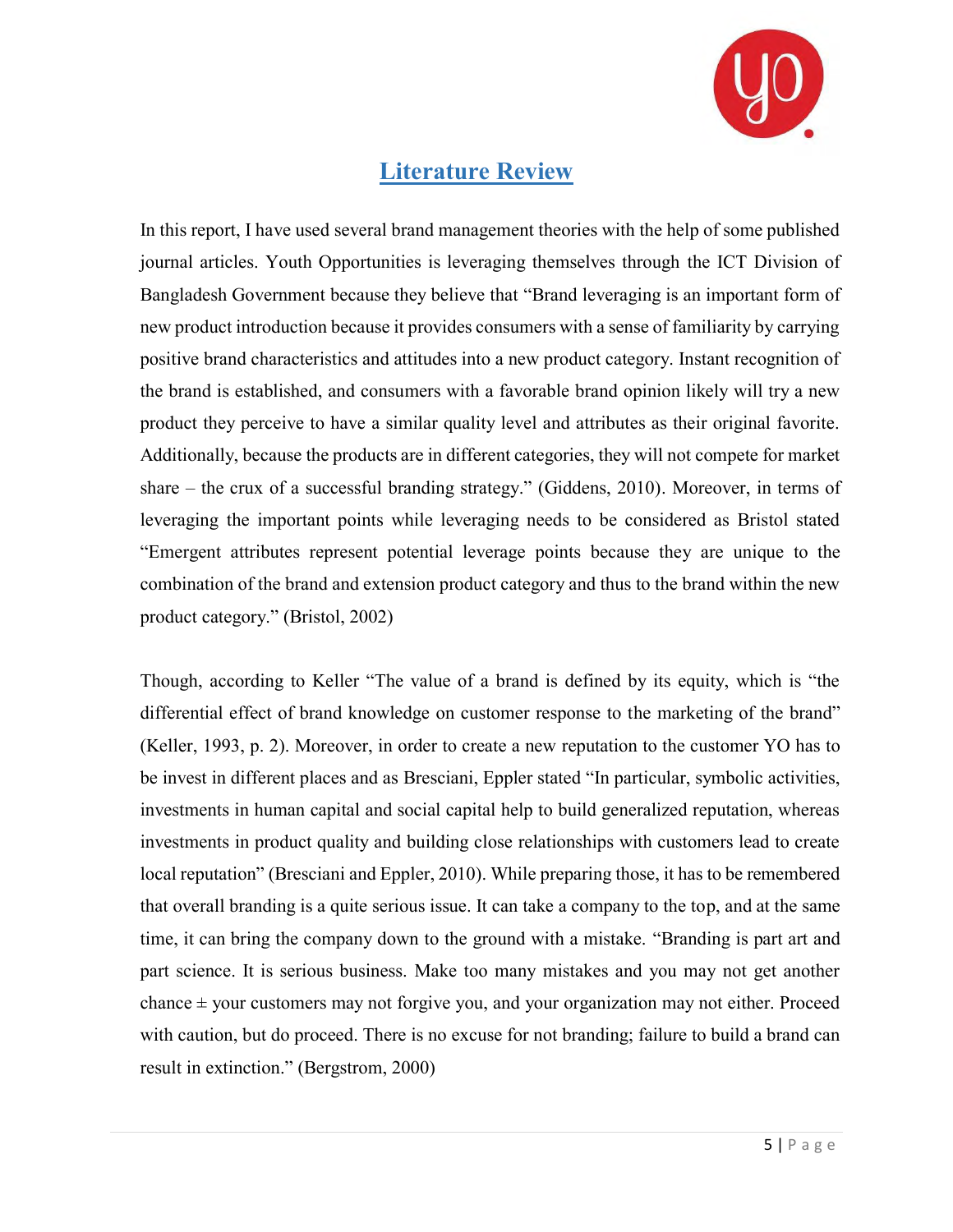

# **Analysis**

#### <span id="page-11-1"></span><span id="page-11-0"></span>**1. Research and Development:**

According to JOHN TYREMAN "Brand management is the practice of analyzing how a brand is perceived in the marketplace and making adjustments based on ongoing research into a firm's target audience." He added that, "high-growth professional services shows that the fastest growing firms are twice as likely to conduct frequent research on their target market when compared to firms with no growth."

A proper market research will always improve the efficiency of the company. Furthermore, when it comes to marketing the importance increases more. To make a proper branding strategy will go in vain without a proper market research. A detailed and prolific market research helps the company to maximize the benefit against their investments.

Youth Opportunities is facing a crisis when it comes to their brand image in Bangladesh. It might be because of their Brand problems, such as poor image, inconsistent voicing or poor targeting etc. A Market research provides objective ways to assess your brand's marketing and other characteristics from an outside point of view. This problem with their strategy can be solved by shifting directions before the problem becomes critical.

#### <span id="page-11-2"></span>**2. Shopper Marketing:**

Youth Opportunities use this strategy of shopper marketing pretty seriously. They change their website and mobile application interface after a certain period. Moreover, to look the website interesting, they came up with a very interesting idea name "Geo Tracking Customization" where the user get to see the pictures of their own country when they visit it. Basically, they use the IP address of the user to track their location and show the picture according to that specific country.

With this, the visitors get empowered with sense of ownership and start to think Youth Opportunities as one of their own.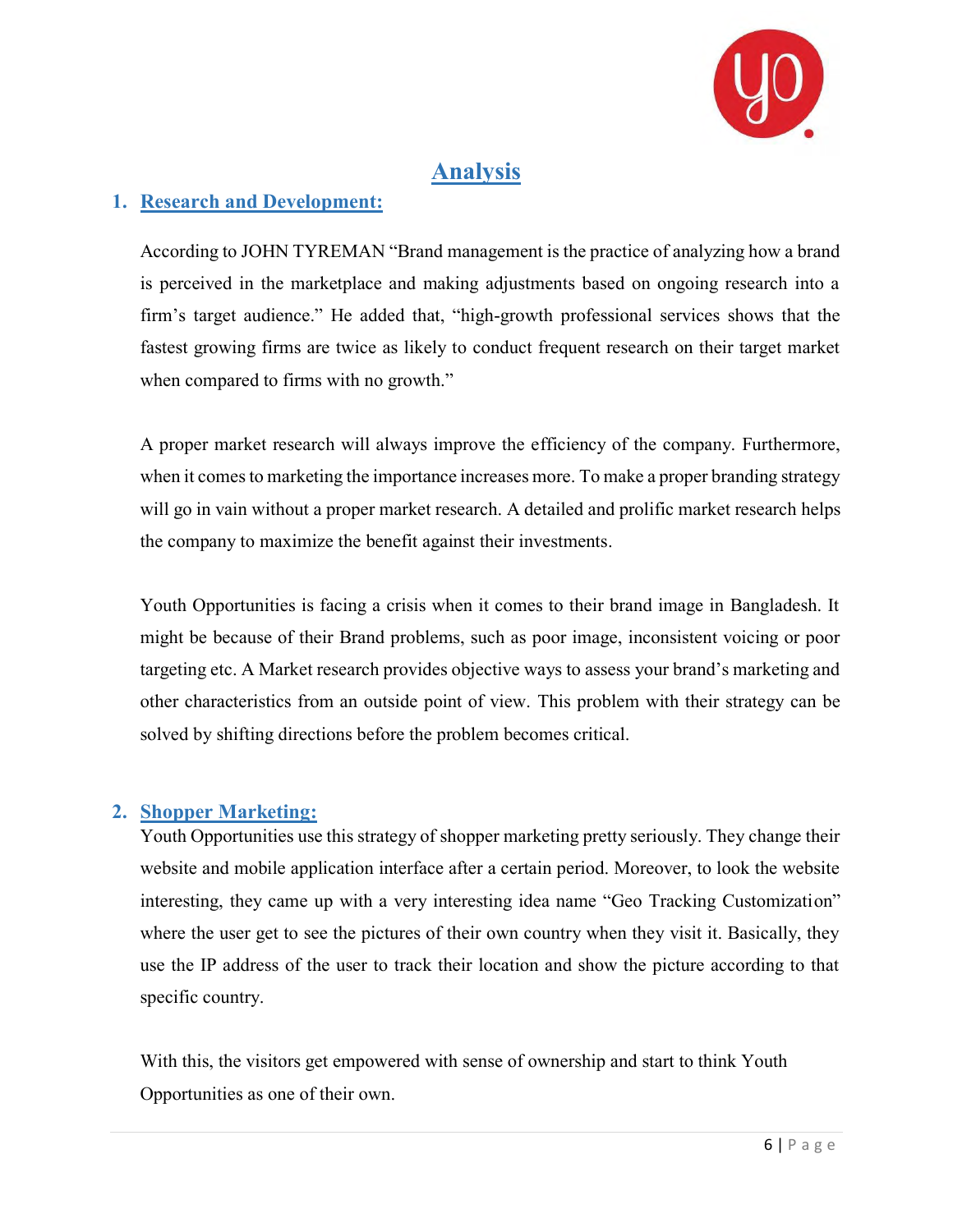



#### <span id="page-12-0"></span>**3. Media:**

Ŧ

O Type ha

Since, this is an ICT based platform and using the technological advancement to operate the show, the primary media of Youth Opportunities is their website. Along with the global website [www.youthop.com,](http://www.youthop.com/) they have launched the Bangladeshi version of their website [\(www.youthop.com/bd\)](http://www.youthop.com/bd) which only shares the opportunities that are eligible only for the

B

W

r.

 $\Box$ 

D ۰  $\overline{A}$ 

Ħ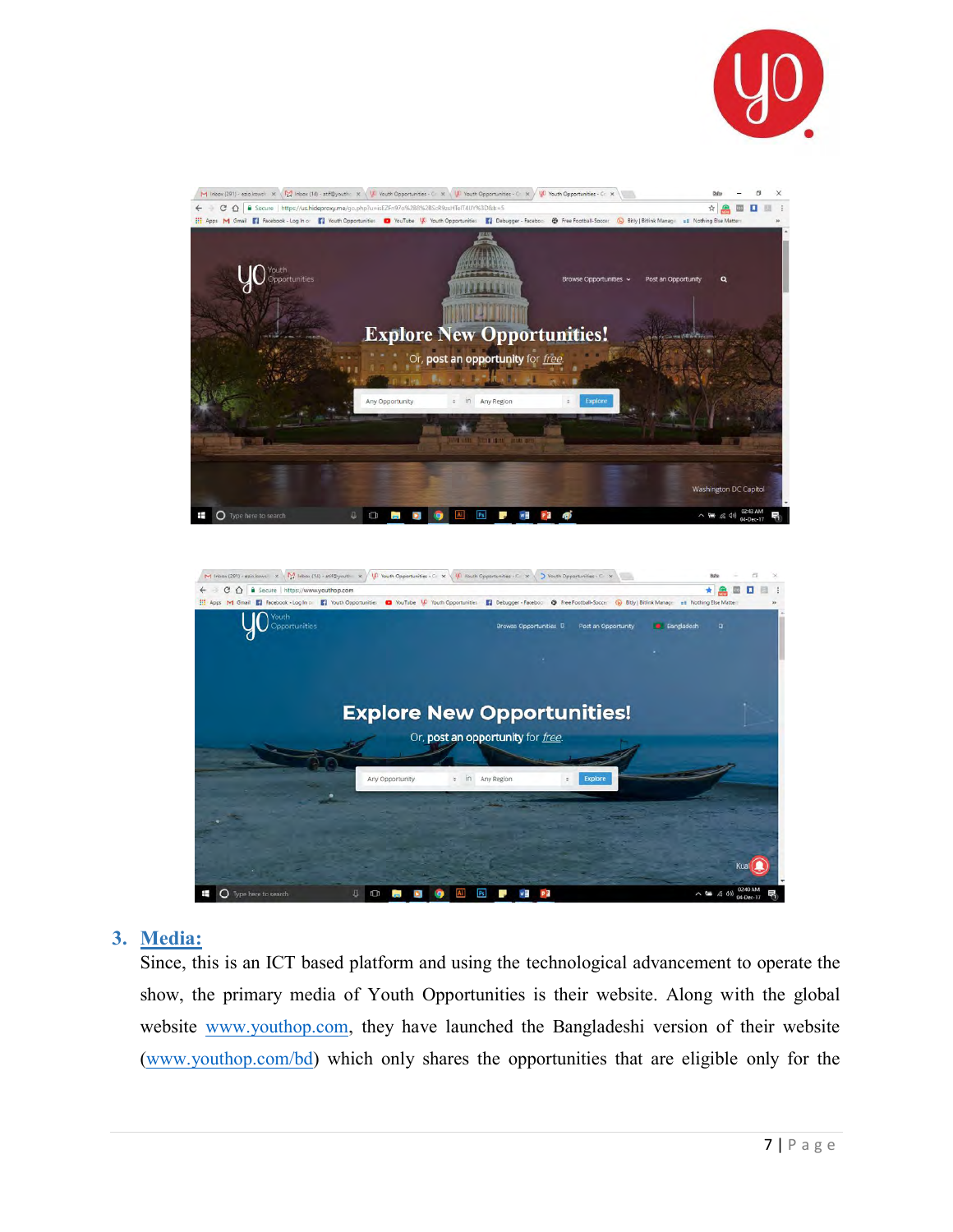

Bangladeshi Youth. Moreover, Facebook, Twitter, Instagram, LinkedIn and other social media platforms are also used to get connected with the global and local youth.

However, to penetrate the Bangladeshi market, Youth Opportunities is about to launch a nationwide ambassador program where students from different schools, colleges and universities will work as a representative of YO in their institution. The motive of this program is to create a culture of sharing of national and international opportunities with Bangladeshi youth and ensure personal development of the ambassadors to design and undertake initiatives with guidance and support from YO.

In a short note, YO wants to engage and train ambassadors, representing public &private schools, colleges and universities to build themselves as social catalysts to promote access to information for all and to enhance local capacity of youth in pursuing opportunities.

#### <span id="page-13-0"></span>**4. Customer Development:**

Customer will come and go. A company should always keep preparing its new customer database. You will always loose a certain number of customer in every year. So, strategy should be prepared in such a way so that, customer developed by itself.

Youth Opportunities is doing different workshops and seminars in different places to increase the brand awareness among the Bangladeshi Youth. As it is said that, "Any brand, no matter how hard you try, 15-18% of your customer will leave you." (Reicheld and Sassar, 1991), YO is no different than this. They are losing a good number of customer due to the change of policy of Facebook for the pages, since YO used to get a significant number of visitors through them.

But because of the recent change in Facebook policy, the visitors are decreasing but YO is using other sources to cover it up. For example, Instagram, Push notification, Email Subscribe etc.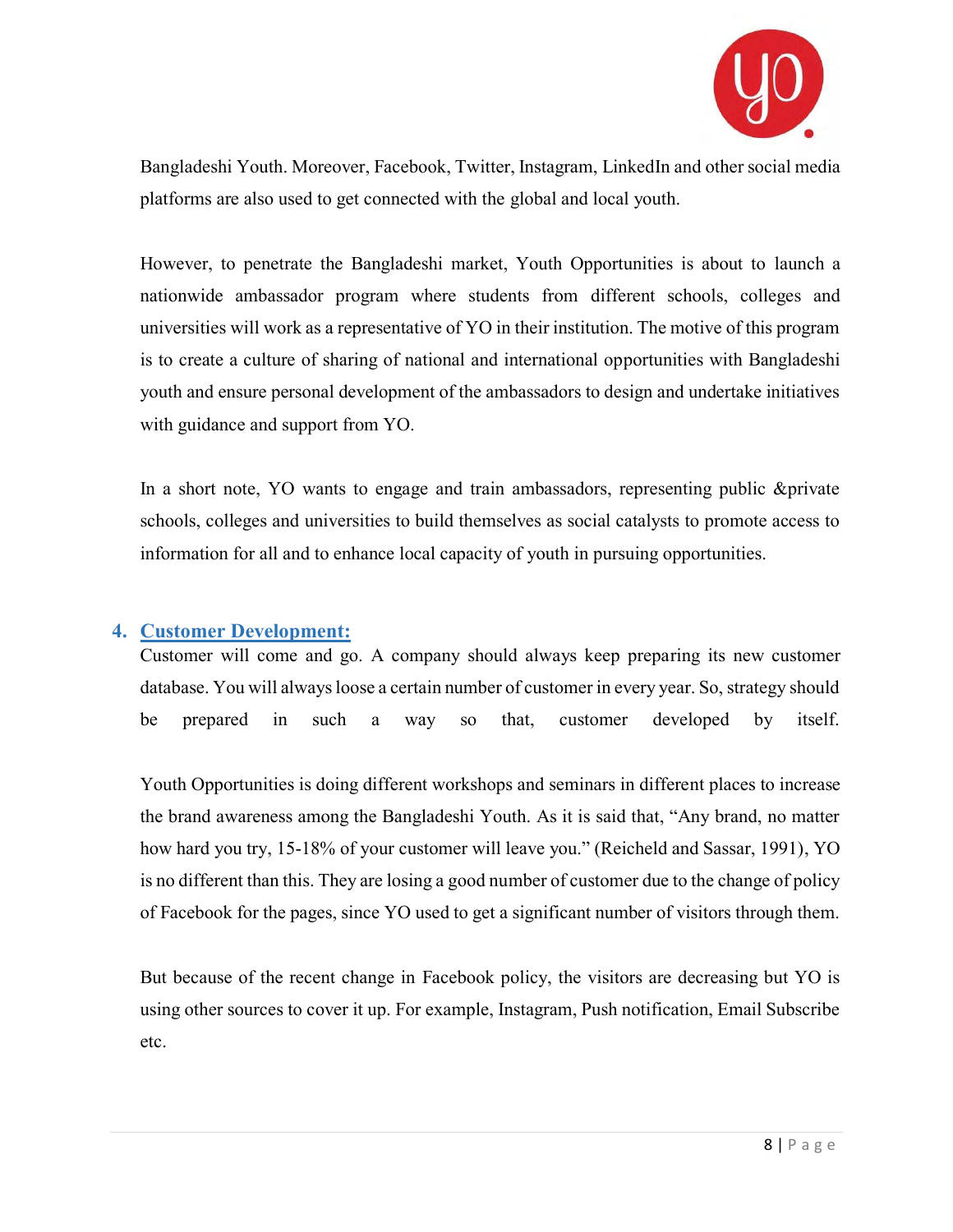

#### <span id="page-14-0"></span>**5. Brand Resonance**

a. **Sense of Community:** Along with the other strategies, Youth Opportunities is working with the sense of community from Brand Resonance where YO want to give its users to have the feeling of belongingness.

Youth Opportunity, along with the ICT Division of Bangladesh government is working for the Marginalized youth who lacks opportunities.

Despite having the asset of hardworking and able population Bangladesh is yet to reap the full benefit of the underprivileged young people. Some of the socially deprived groups in our society are – people with disability, students from Madrassa and indigenous people. Youth from these groups most often feel themselves less qualified from the rest of the world. Despite the praiseworthy development of the country, these groups of youth still lag behind because of limited awareness, lack of opportunities and proper guidance.

Youth Opportunities believes that every individual should get the chance of develop themselves. It has been working for the development of youth since its inception in 2012. With the vision of "Access to Opportunities for all for Free" and with the determination of helping the underprivileged youth of Bangladesh, Youth Opportunities organized a Round Table Discussion named "Leading towards Success Together" on 17th October, 2017. The participants of the discussion had a representation of the underprivileged youth of the country – students from Madrassa background, Indigenous people and people with disability. There were also representatives from organizations that work for this group of youth, and a few corporate faces to understand in depth the reasons that holds them back and necessary solutions towards it. The aim of the program was to identify the need of the underprivileged group of youth and also to create awareness among them about different prospects and opportunities that can benefit them for their self-development. The chief guest of the program was Engr. Mohammad Enamul Karim, Director of Bangladesh Computer Council, who shared his valuable insight upon the matter.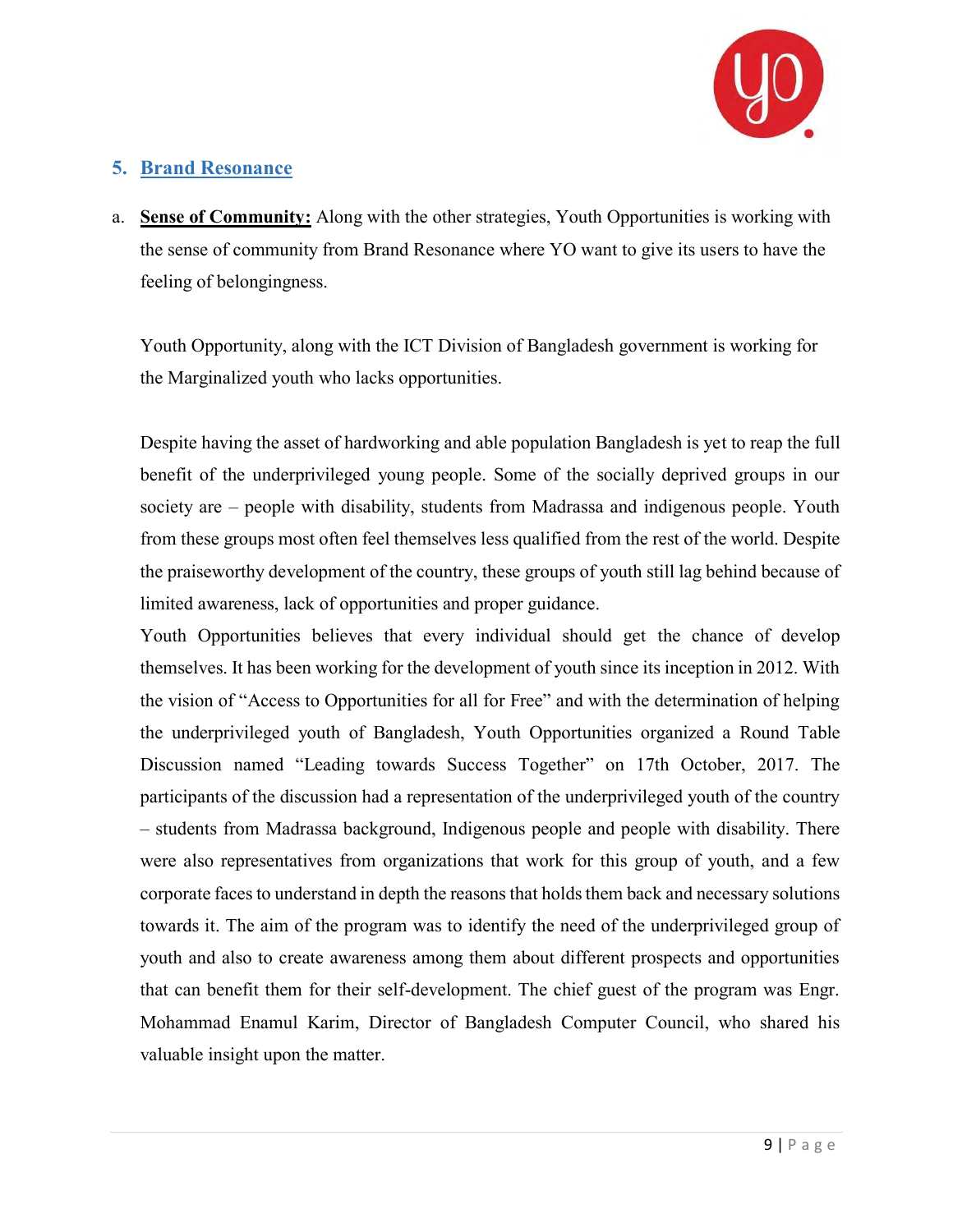

The program gave a platform to the underprivileged youth to share the obstacles they face. Amjad Hossain, a student of Dhaka University, who is visually impaired, shared great sorrow over the fact that authority does not pay much heed to their demand. "Every year new books are added to the curriculum, but the Braille books are not updated accordingly" he mentioned. Another participant mentioned how the infrastructure of the buildings is still not their need friendly. Acknowledging the problems people with disability face the Chief Guest said "It is important that we acknowledge these issues and take immediate actions about this. An accident can make any of us disable any day"

The students from Madrassa background pointed out about the lack of resources on their institutions. Afroza Afsana, a student of Madinatul Ulum Madrassa shared her story of winning a coding competition. She and her friends had to practice coding with much difficulty with the only laptop they had in their school. Some other participants pointed out that the competitions arranged for the Madrassa students do not get much institutional back-up and sponsorship; hence the number of such competitions is really low.

The participants from the indigenous community mentioned that there are not enough opportunities for them. "There is quota for us, but that is not properly utilized" mentioned Sumita Rabidas from Indigenous Student Council.

The common problem that all of them acknowledged is the lack of opportunities for them. Makshud Manik, Co-founder of Youth Opportunities shared some of the opportunities that are designed for these groups of youth. He mentioned that there are many more.

Osama Bin Noor, Co-founder of Youth Opportunities, shared the platform of Youth Opportunities with them and mentioned how they can come across different national and international opportunities through the website.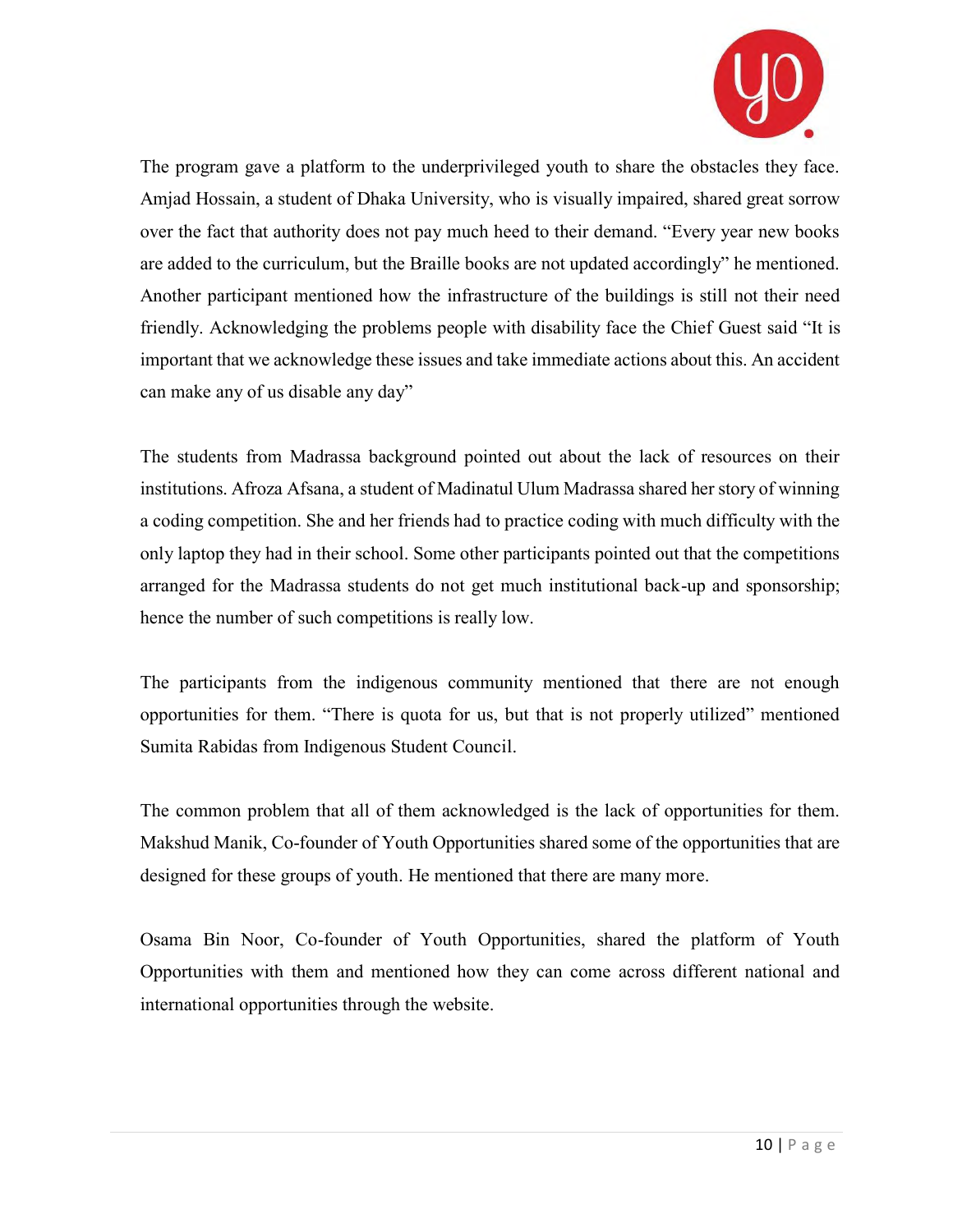

The program was a small initiative by Youth Opportunities to overcome the lack of awareness, ensure empowerment and skill development. By empowering them they are working on the long term investment in building the capacity of underprivileged Bangladeshi youth.



#### <span id="page-16-0"></span>**6. Brand Leveraging:**

In order to leverage with the help of an established brand, Youth Opportunities made a partnership with one of the strongest brand in the country, which is the Government. YO became partnered with The ICT Division - Government of the People's Republic of Bangladesh and currently working with them with several ICT related projects to empower the youth of Bangladesh. This strategy not only leverage YO in terms of brand value but also it is helping to increase the brand awareness among the mass people. Moreover, YO and ICT Division is working to ensure the access of the youth to the huge number of opportunities throughout the world. Since, YO has the resource and infrastructure to help the youth and ICT Division has the access and reach over the country, the partnership has created a new entity and leveraging each other with a new value.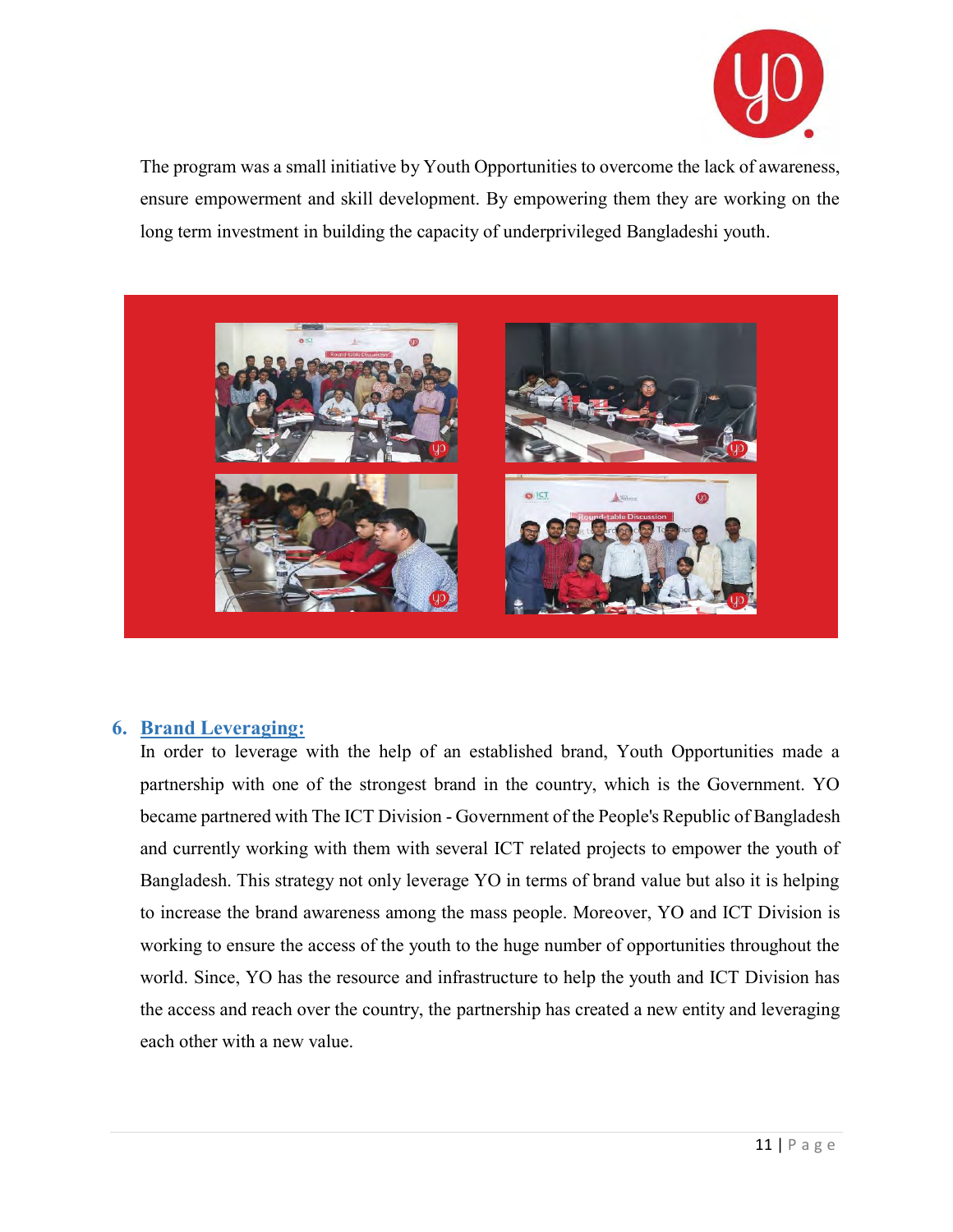

# **Findings of the Study**

<span id="page-17-0"></span>While doing the internship, I have found some interesting and saddening information. In Bangladesh, people fear to share the opportunities. They fear that, the competition will increase if they share an opportunities with others. This is a sad but real scenario of our country which keeps our youth behind from the global youth and decrease their own confident as wel.

Moreover, Youth Opportunities has huge lacking in their human resource. In order to penetrate the huge Bangladesh market, they need more human resource in their operation team. However, a proper branding strategy is the most important things that Youth Opportunities currently need.

Furthermore, they have so many ideas and plans in their mind to increase brand awareness in Bangladesh though they have executed only few due to the lack of proper infrastructure and proper planning.

#### **Recommendation**

<span id="page-17-1"></span>Youth Opportunities has expanded globally for a quite some times. Unfortunately, being a Bangladeshi company, it has not created any impact to the country yet. The positive side is, they have started looking into the matter and the best part of it that, they have the government and some other corporate giants alongside them to support YO in their progress.

According to me, they need a proper and thorough research and development team to complete a rigorous research to get what the customer needs and how they should cater those needs.

However, as I have already mentioned, there is a huge potential market for Youth Opportunities in Bangladesh. If they come up with a proper planning and strategies, soon they would be in the heart and minds of the youth of Bangladesh.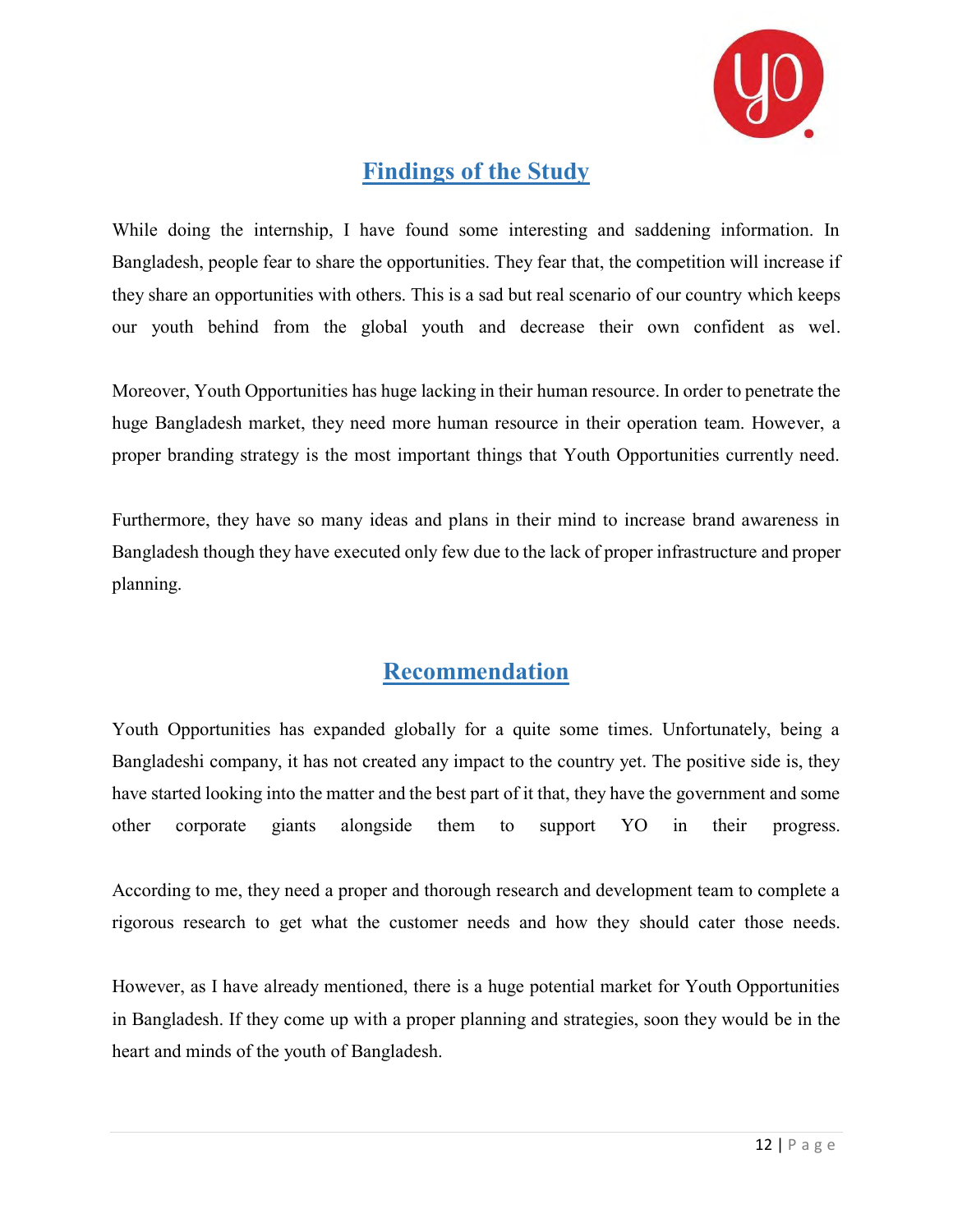

# **Conclusion**

<span id="page-18-0"></span>"In particular, symbolic activities, investments in human capital and social capital help to build generalized reputation, whereas investments in product quality and building close relationships with customers lead to create local reputation" (Bresciani and Eppler, 2010)

Youth Opportunities is provide an orientation to the new students about the importance  $\&$  necessity of building skills and professional profile to enhance employability for future. And this is how they are going forward towards the Bangladeshi youth. They are going slowly but they are increasing in terms of their market share and growth every now and then and becoming more assertive.

Since, YO is working with the theme of ensuring access to the youth to get a success, and they are going in the right direction so far. It can be hoped that, they will be achieving their vision to help all the Bangladeshi youth get connected with all the global and local opportunities which will help them to go forward in their career through Youth Opportunities.